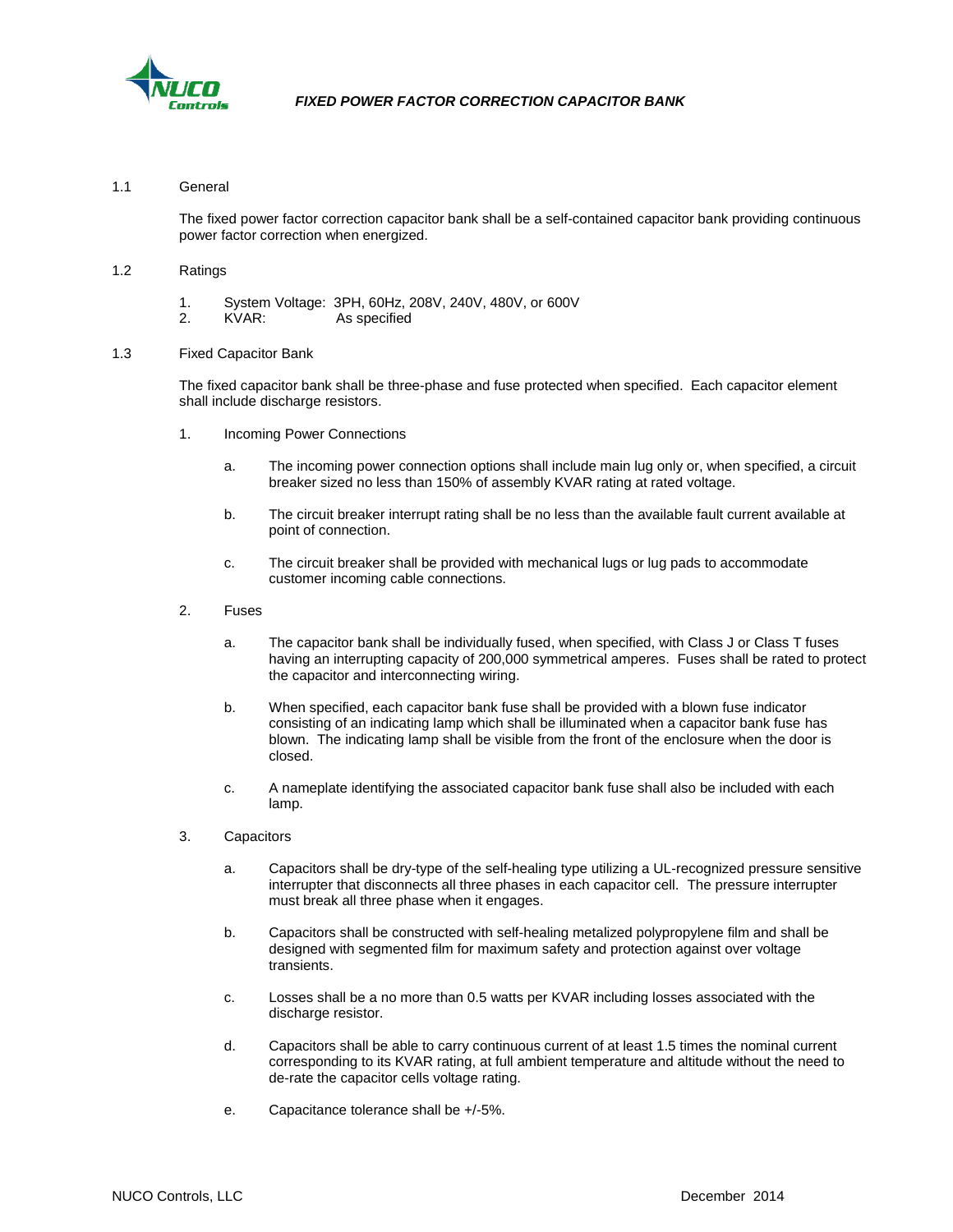

- f. Capacitors shall have a rated life expectancy of 20 years continuous operation at its full rated specification.
- g. Capacitor cells shall be delta connected.
- h. Capacitors shall include an integral discharge resistor to reduce the residual voltage to 50V or less within sixty seconds after the capacitor is disconnected from the power source.
- i. Capacitors shall not have any PCB's.
- j. Capacitors shall be suitable for continuous operation in ambient temperature from -40<sup>o</sup>C (-40<sup>o</sup>F) to  $+60^{\circ}$ C (140 $^{\circ}$ F) without de-rating.
- k. Capacitors shall be suitable for use at altitudes up to 4000 meters (13,124 ft) without de-rating.
- l. Capacitors shall be suitable for use in non-condensing 95% relative humidity.
- m. The dielectric strength of the capacitor cells shall be tested at the factory as follows:
	- 1) Terminal-Terminal: 2.15 x Vrated for 2 seconds followed by 1.85 x Vrated for 18 seconds.
	- 2) Terminal-Case: 3.9kV for 2 seconds
- n. Capacitor cells shall be UL recognized per UL 810 and CSA approved per CSA C22.2, No 190- 1985 and C22.2 No 14-10.
- o. Capacitors cells shall be UL listed

#### 1.4 Busing

Provide sufficient cross sectional area to continuously carry full load current without abnormal temperature rise. Bus shall be rated a minimum of 1000A per square inch unless specific UL tests have been performed to ensure the heat rise at connections points are acceptable.

### 1.5 Enclosures

Enclosures shall be fabricated and listed to UL50 for UL types 1, 12, 3R, 4, or 4X.

- 1. The enclosing covers and door(s) shall be fabricated from not less than 14 gauge steel.
- 2. The enclosure shall be wall mounted and/or free-standing depending on KVAR rating.
- 3. Fans, ventilation, and/or thermostats shall be provided as required.
- 4. Enclosure shall be equipped with grounding lugs and removable lifting eyes (when necessary) to facilitate handling.